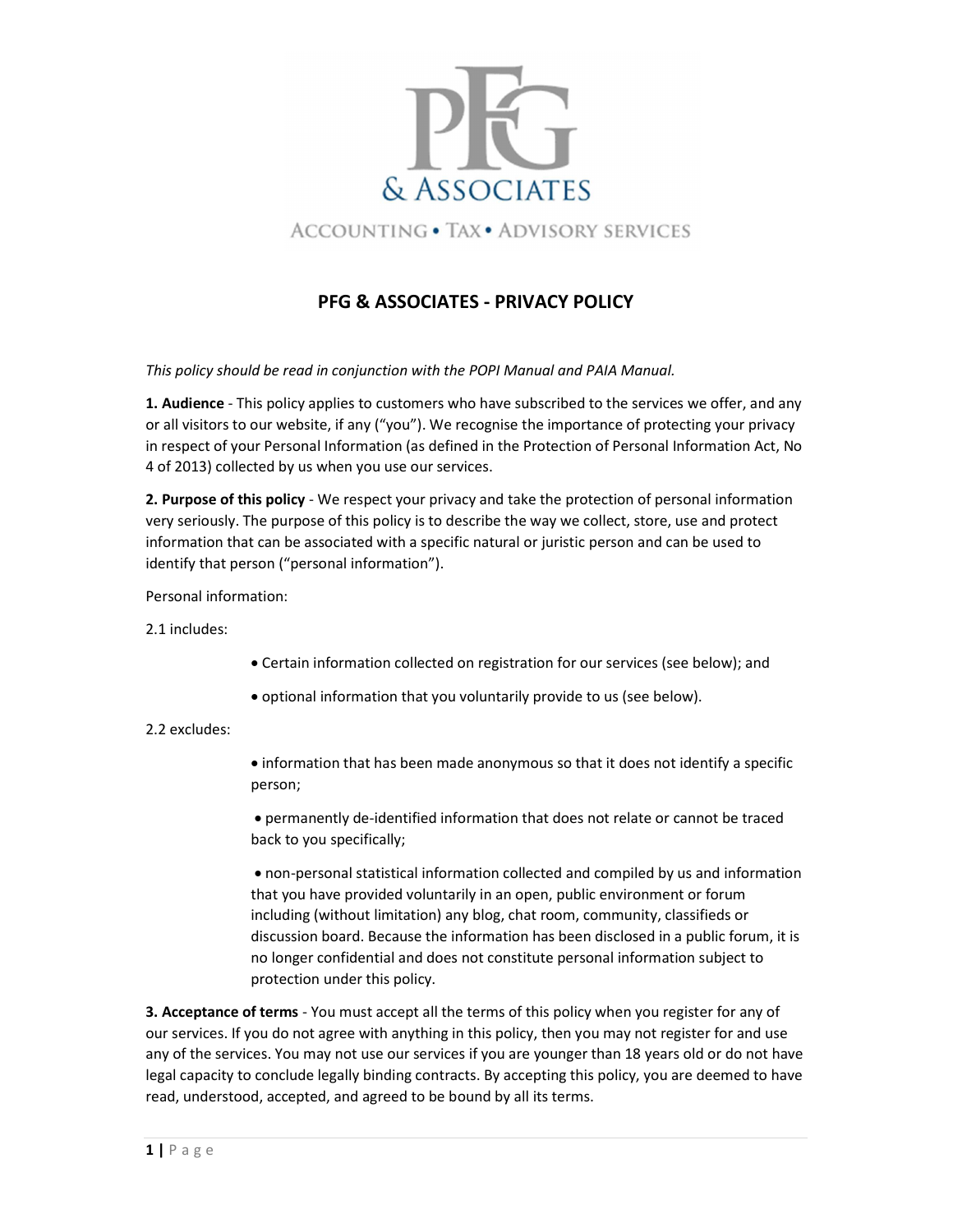

## **ACCOUNTING . TAX . ADVISORY SERVICES**

4. Changes - We may change the terms of this policy at any time. We will notify you of any changes by placing a notice in a prominent place on the website or by email. If you do not agree with the change you must stop using the services. If you continue to use the services following notification of a change to the terms, the changed terms will apply to you and you will be deemed to have accepted such terms.

### 5. Collection

5.1 Once you register for our services, you will no longer be anonymous to us as you will provide us with personal information that we require to conduct our services. This personal information will include (if applicable), but not be limited, to:

- Name, surname, identity number, company name, company registration number, VAT number
- Physical address, postal address, email address, telephone number, postal code
- Next of kin information, medical information, including medication list, allergies and the like

5.2 Collection on use. In order to provide the Services to you, you will be asked to provide us with additional information on a voluntary basis such known as "Service information".

5.3 Optional details. You may also provide additional information on a voluntary basis ("optional information"). This includes any information you provide to us from any promotions, responses to surveys, registration and subscriptions for certain additional services, or otherwise use the optional services we provide.

5.4 Collection from browser. We automatically receive and record Internet usage information on our hosting company's server logs from your browser, such as your internet protocol address ("IP Address"), browsing habits, click patterns, version of software installed, system type, screen resolutions, colour capabilities, plug-ins, language settings, cookie preferences, search engine keywords, JavaScript enablement, the content and pages that you access on the website, and the dates and times that you visit the website, paths taken, and time spent on sites and pages within the website ("usage information"). Please note that other websites visited before entering our website might place personal information within your URL during a visit to it, and we have no control over such websites. Accordingly, a subsequent website that collects URL information may log some personal information.

5.5 Cookies. When you access our website we may send one or more cookies (small text files containing a string of alphanumeric characters) to your computer to collect certain usage information. We use session cookies (which disappear after you close your browser) and persistent cookies (which remain after you close your browser which can be removed manually) and may be used by your browser on subsequent visits to our website. We use information gathered by cookies to improve the website.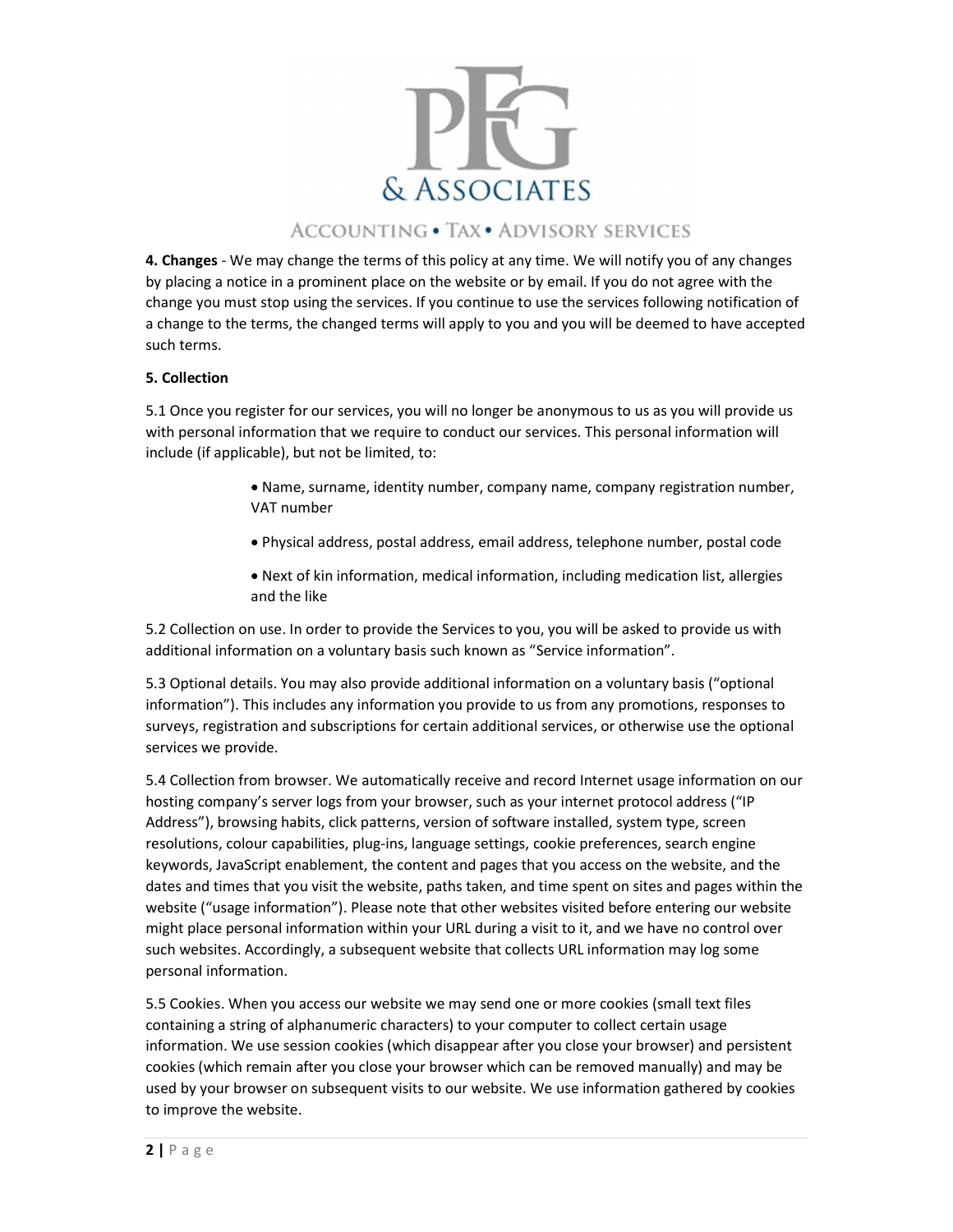

## **ACCOUNTING . TAX . ADVISORY SERVICES**

5.6 Web beacons. Our website may contain electronic image requests (called a "single-pixel gif" or "web beacon" request) that allow us to count page views and to access cookies. Any electronic image viewed as part of a web page (including an ad banner) can act as a web beacon. Our web beacons do not collect, gather, monitor or share any of your personal information. We merely use them to compile anonymous information about our website.

5.7 Purpose for collection. We may use any service information and optional information provided by you for such purposes as indicated to you at the time you agree to provide such optional information. We may use your usage information for the purposes described in 5.4 and 5.5 above and to:

- retain your information so that you will not have to provide same again should you chose to use our services again after termination;
- monitor metrics we deem necessary for our business; and
- track your entries, submissions, and status in any promotions or other activities in connection with your usage of the website.
- 6. Consent to collection We will obtain your consent to collect personal information:
	- In accordance with applicable law; and
	- At the time you provide us with any registration information and optional information.
- 7. Use We may send administrative messages and email updates to you regarding our Services.

### 8. Disclosure -

- 8.1 Sharing:
	- We may share your personal information with an affiliate, in which case we will seek to require the affiliates to honour this privacy policy.
	- Our service providers under contract who help with parts of our business operations. Our contracts dictate that these service providers only use your information in connection with the services they perform for us and not for their own benefit;
	- Credit bureaus to report account information, as permitted by law;
	- Banking partners as required by credit card association rules for inclusion on their list of terminated merchants (in the event that you utilise the Services to receive payments and you meet their criteria);

8.2 Regulators. If you contact us regarding your experience with using any of our products, we may disclose your personal information as required of by law or governmental audit.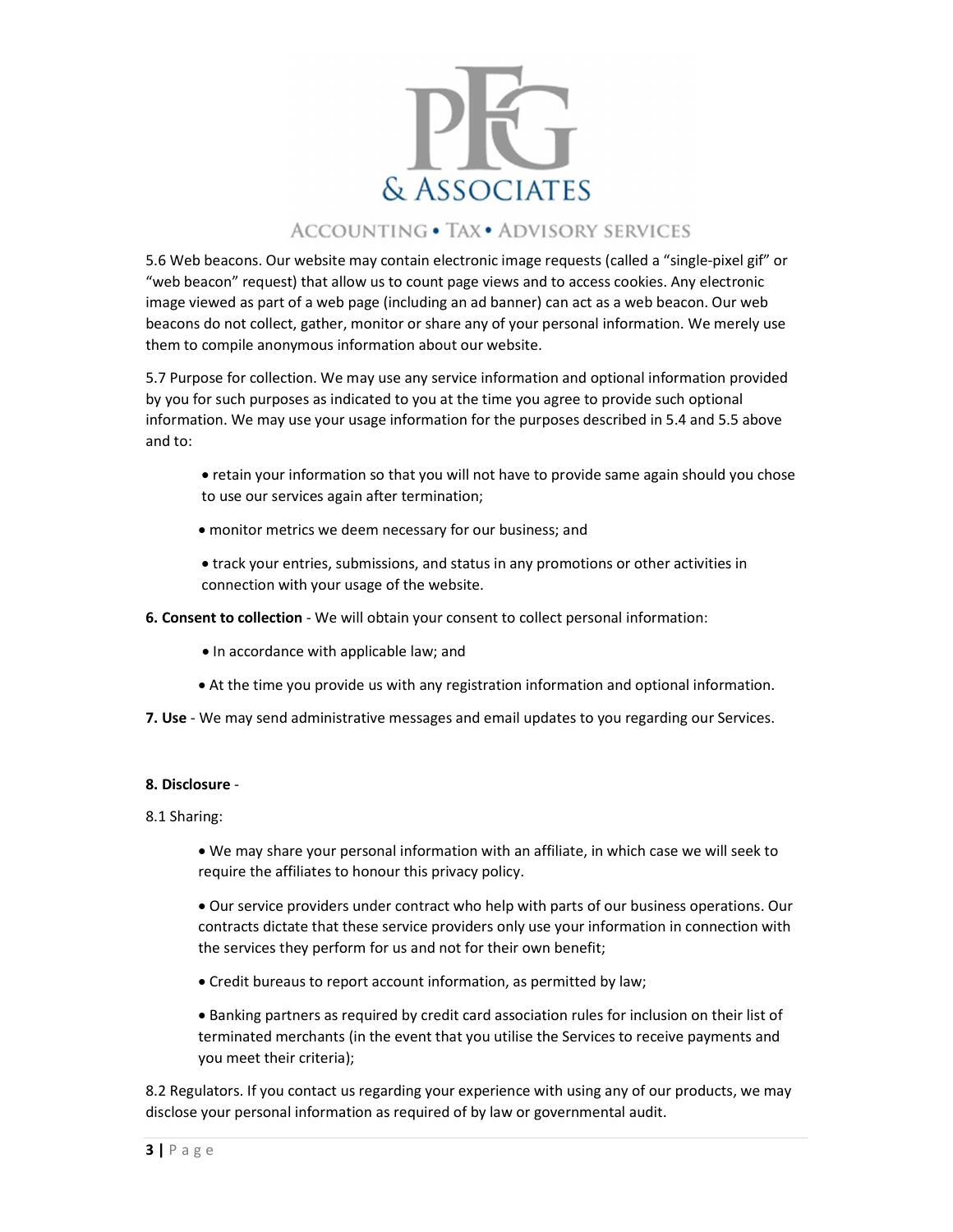

## **ACCOUNTING . TAX . ADVISORY SERVICES**

- 8.3 Law enforcement. We may disclose personal information if required:
	- by a subpoena or court order;
	- to comply with any law;
	- to protect the safety of any individual or the general public;
	- $\bullet$  to prevent violation of our terms of service.

8.4 No selling. We will not sell personal information. No personal information will be disclosed to anyone except as provided in this privacy policy.

 8.5 Marketing purposes. We may disclose aggregate statistics (information about the customer population in general terms) about the personal information to advertisers or business partners.

 8.6 Change of ownership. If we undergo a change in ownership, or a merger with, acquisition by, or sale of assets to, another entity, we may assign our rights to the personal information we process to a successor, purchaser, or separate entity. We will disclose the transfer on the website. If you are concerned about your personal information migrating to a new owner, you may request us to delete your personal information.

8.7 Employees. We will need to disclose personal information to our employees that require the personal information to do their jobs.

9. Security of personal information - We protect your personal information using computer safeguards such as firewalls and data encryption to protect personal information, and we authorize access to personal information only for those employees who require it to fulfil their job responsibilities.

10. Accurate and up to date - We will try to keep the personal information we collect as accurate, complete and up to date as is necessary for the purposes mentioned in clause 5.7. From time to time we will request you to update your personal information. You are able to review or update any personal information that we hold on you by emailing us or phoning us. Please note that in order to better protect you and safeguard your personal information, we do take steps to verify your identity.

11. Retention of personal information - We will only retain your personal information for as long as it is necessary to fulfill the purposes mentioned in clause 5.7, unless:

- retention of the record is required or authorised by law; or
- you have consented to the retention of the record. During the period of retention, we will continue to abide our non-disclosure obligations and will not share or sell your personal information.

12. Transfers of personal information outside South Africa - We may transmit or transfer personal information outside South Africa to a foreign country. Personal information may be stored on